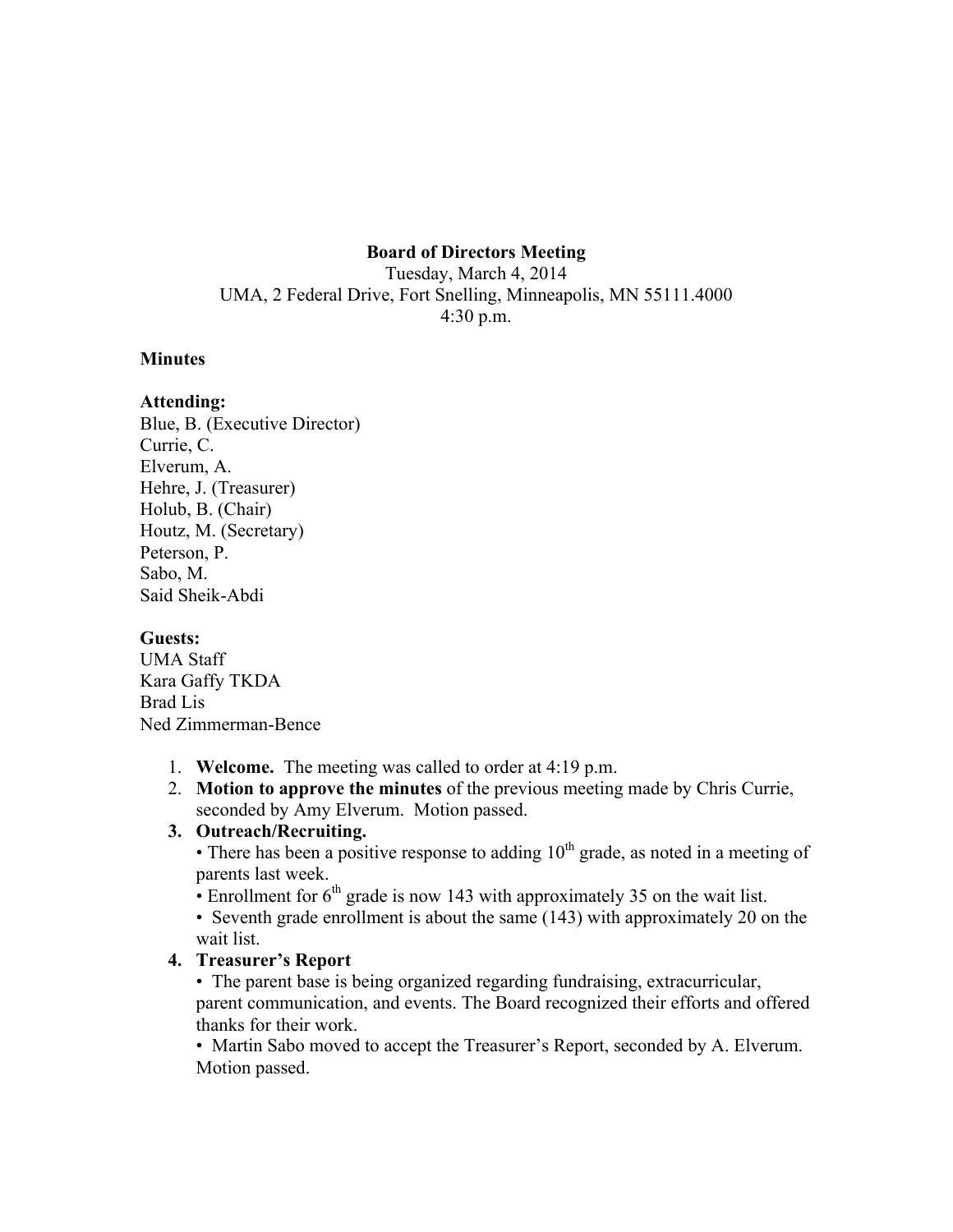- 5. **Facilities/Development.** If UMA is housed in the present facilities, space will be very tight.
- 6. **Other Business.** Philip Moye has been working on compliances and diligences. The next Board meeting will be Tuesday, April 8 at 4:30.

• Some of the UMA teachers are on leave from Minneapolis schools and will soon have to give their notice of intent to return or not for the 2014-2015 school year. Therefore, they will need to know soon if UMA is to continue for the 2014-2015 school year.

• Martin Sabo made the motion to include Brad Lis in the meeting. Seconded by Chris Curry and motion passed.

• Brad Lis from Mortenson Construction stated that the school could still be a tenant in the current buildings going forward. However, the buildings formerly selected for retrofitting will not be available. The additional money UMA was to raise to support the endeavor has not been forthcoming.

*The Board met in Executive Session, Brad Lis, Brad Blue, Julie Blue, and faculty and visitors were excused.*

• Discussion on the viability of the school for the coming year was held. The Board voted unanimously to continue the school in the fall of 2014 while seeking another permanent site.

Julie and Brad Blue were invited to rejoin the meeting.

• Julie and Brad Blue indicated that they will not continue in their current roles with UMA next year. The reason given is that the curriculum developed is designed primarily to fit the Fort Snelling site and would not be suitable elsewhere.

• Discussion on the viability of the school continued.

*The Board recessed at 7:10 p.m. and decided to meet again via teleconference on 3/5 at 4:30 p.m.*

### **Telecon Wednesday 3/5/14**

• The Board reconvened via teleconference including B. Blue, A. Elverum, J. Hehre,

B. Holub, M. Houtz, P. Peterson, M. Sabo, S. Sheik-Abdi at 4:30 p.m.

• Discussion on the viability of the school continued.

• Discussion continued in Executive session. Brad Blue was excused on the continued discussion of the viability of the school.

• The Board resolved to convene with the UMA staff on Friday, March 7 at 4:45 p.m. to apprise them on these issues. Brad Blue was brought back to discuss logistics of calling a meeting with the Board.

• A faculty meeting, originally set for 3/6/14 will be cancelled, with a new meeting called on 3/7/14.